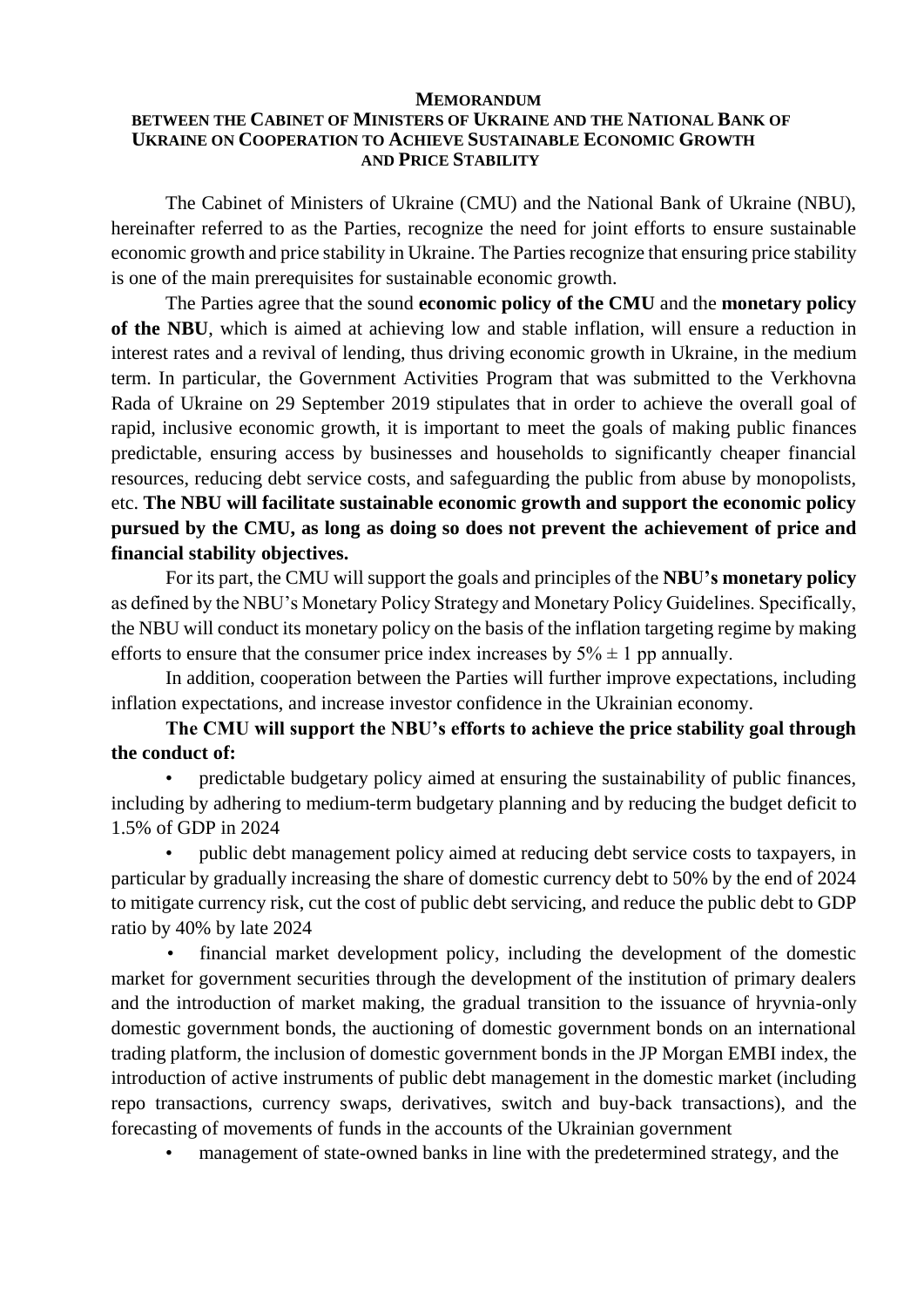gradual reduction of the state's share in the banking sector to 20%

• effective antitrust policies to create a competitive environment for pricing mechanisms and to safeguard the public from abuse by monopolists

• transparent privatization, increasing the effectiveness of the activities of state-owned companies, in particular by introducing modern corporate governance standards, and increasing the efficiency of strategic state-owned companies

• transparent and predictable policy in the area of administered prices and tariffs

• measures to dedollarize the economy, in particular by ensuring the use of the hryvnia as the only legal tender in Ukraine, minimizing the pegging of prices and tariffs to foreign currency, and facilitating the spread of cashless payments.

**In conducting monetary policy to achieve the inflation targets it has set, the NBU will:**

use the key policy rate as its main monetary instrument for curbing inflation. The central bank will gradually decrease this rate, to 8% by late 2021, as set out in July 2019 Inflation Report, provided inflation falls to its 5% target

• promote financial stability, the effective performance by the banking system of its financial intermediation function, and a pick-up in lending, among other things, by providing long-term refinance loans at floating interest rates, delivering the right conditions for more active lending to small- and medium-sized companies and farms against the collateral of land and mortgage, and so on

• remain committed to the floating exchange rate regime, without applying its policy to achieve a certain level or band of the exchange rate, while relying on FX interventions to accumulate international reserves and smooth out FX market fluctuations

• gradually liberalize the capital flows

• promote the development of the financial market, including the domestic market for government securities and hedges of interest rate and currency risks

• develop payment systems and help introduce innovative technologies in the financial sector.

By so doing, the NBU will be independent in conducting its monetary policy, and this will be supported by the CMU.

## **Coordination of efforts**

The Parties acknowledge that the effective coordination of economic, fiscal, and monetary policies is crucial to ensuring price stability. This coordination will take the form of regular consultations between the leaderships and professionals of the Parties, among other things, in order to:

discuss current issues and to agree on strategic issues of monetary and fiscal policies in terms of delivering price and financial stability during meetings of the Financial Stability Council

analyze current economic conditions, macroeconomic forecasts, the achievement of inflation targets, the development of financial markets, liquidity forecasting, and so on

discuss fiscal policy parameters and the sustainability of public debt, in particular during the preparation of the Budget Declaration and the drafting of the State Budget of Ukraine.